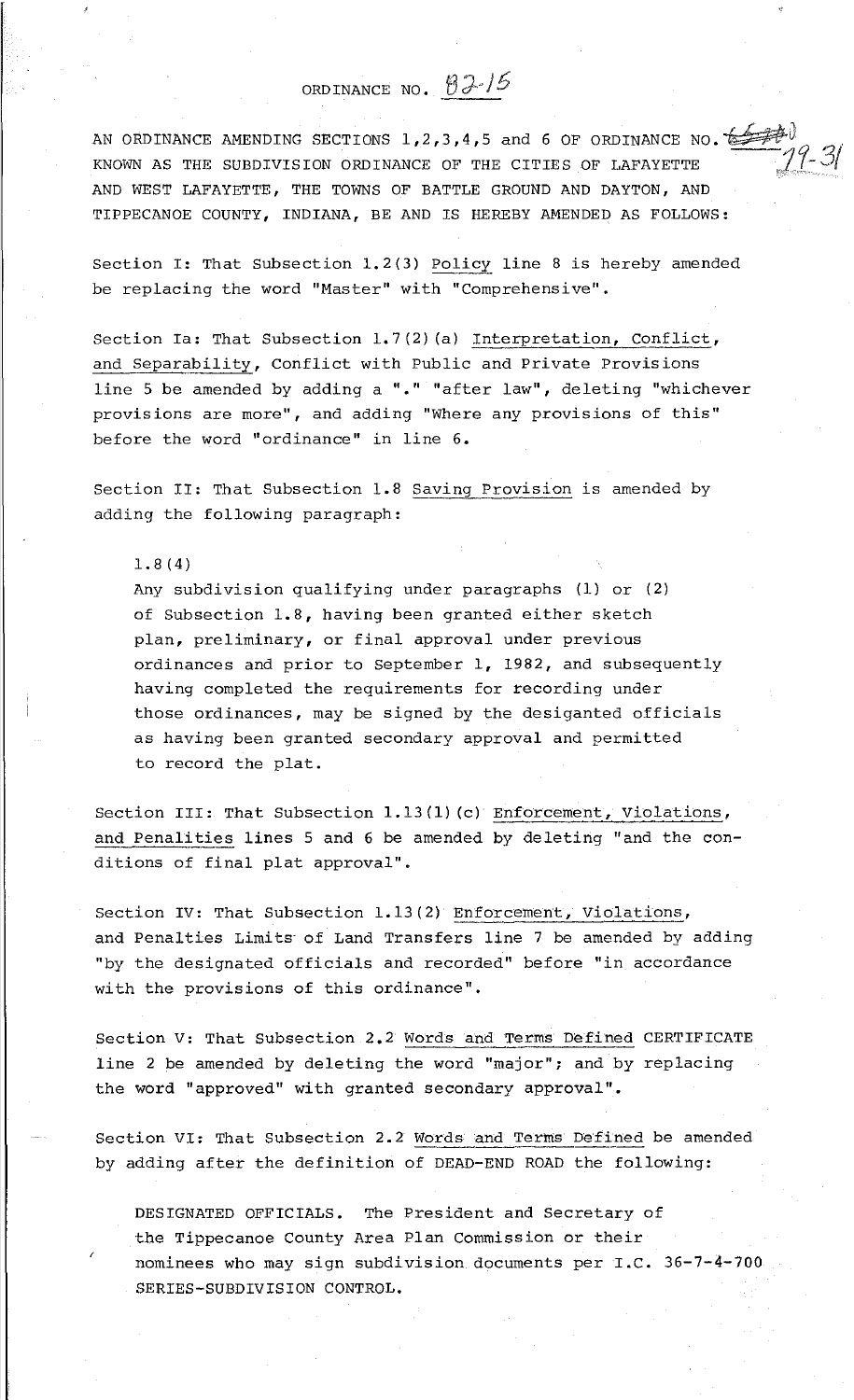Section VII: That Subsection 2.2 Words and Terms Defined FINAL SUBDIVISION PLAT be amended by changing lines 4 and 5 to read "secondary approval, and which if approved and signed by the designated officials, may be submitted to the County Recorder for filing."

Section VIIa: That Subsection 2.2 Words and Terms Defined be amended by adding the following:

INTERESTED PARTIES. As per I.C. 36-7-4-706, interested parties shall be those adjoining or adjacent property owners as shown on the sketch plan.

Section VIII: That Subsection 2.2 Words and Terms Defined PRELIMINARY SUBDIVISION PLAT line 1 be amended by deleting the word "preliminary".

Section IX: That Subsection 2.2 Words and Terms Defined PRELIMINARY SUBDIVISION PLAT be amended by changing line 3 to read "subdivision meeting conditions of the Subdivision Ordinance to be submitted to the Commission for primary approval and prepared by a Registered Land Surveyor or Engineer".

Section X: That Subsection 2.2 Words and Terms Defined be amended by adding after the definition of PRELIMINARY SUBDIVISION PLAT the following:

PRIMARY APPROVAL. An approval or approval with conditions imposed, granted to a subdivision by the Commission after having determined in a public hearing that the subdivision complies with the standards prescribed by the Unified Subdivision Ordinance per I.C. 36-7-4-700 SERIES-SUBDIVISION CONTROL.

Section XI: That Subsection 2.2 Words and Terms Defined RESUB-DIVISION line 1 be amended by replacing the word "final" with "secondary".

Section XII: That Subsection 2. 2 Words and Terms Defined be amended by adding after the definition of ROAD RIGHT-OF-WAY WIDTH the following:

SECONDARY APPROVAL. An approval granted to a subdivision with Primary Approval, found to be in conformance with the Primary Approval by the Staff, or the Commission at a Public Hearing, after adequate assurances have been provided to the Commission to cover the installation and completion of improvements in compliance with the ordinance, signed and certified by the Designated Officials to permit recordation.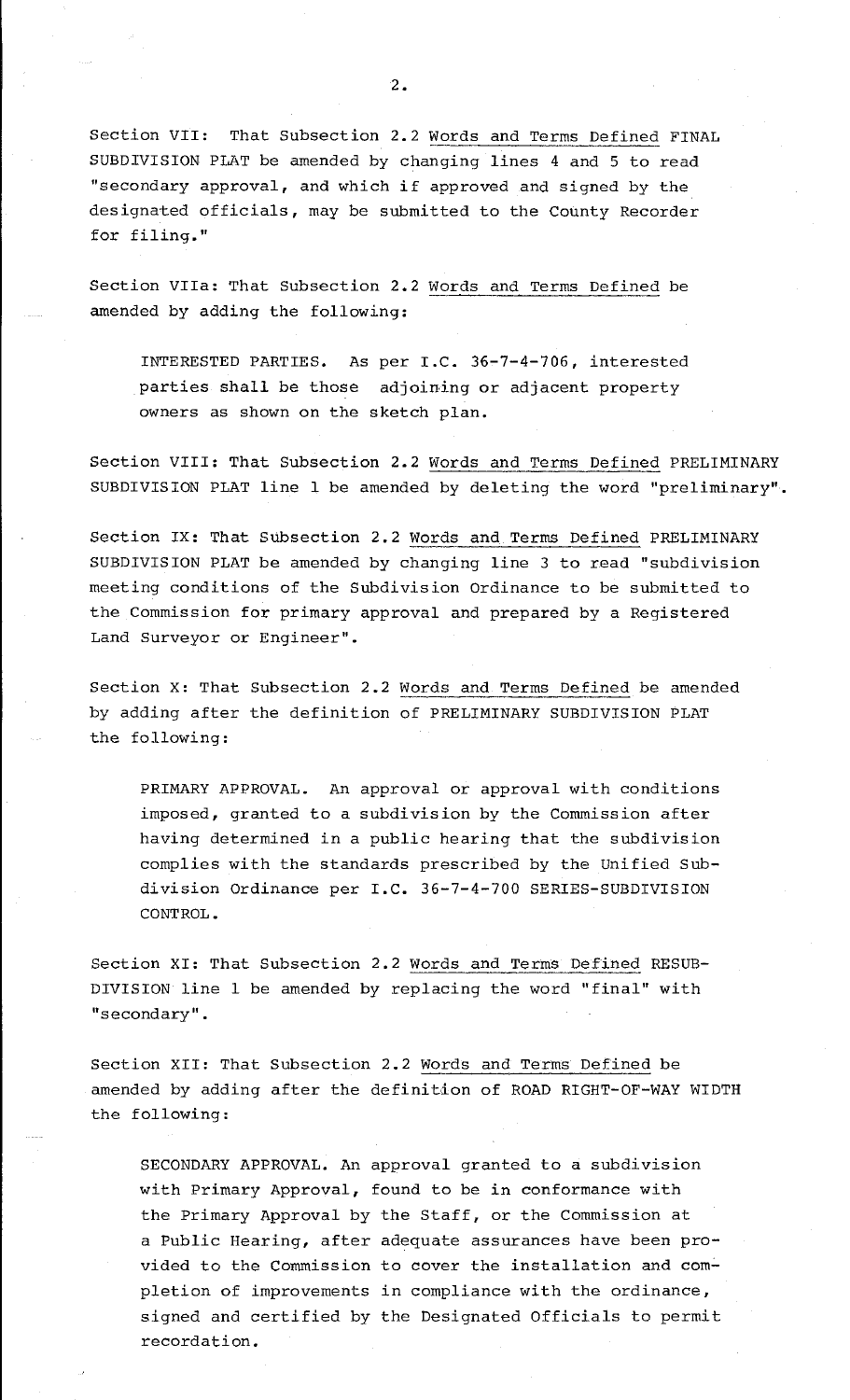Section XIII: That Subsection 2.2 Words and Terms Defined SKETCH PLAN be amended by deleting "The initially submitted graphic representation of a proposed subdivision, drawn to approximate scale, either superimposed upon a print of a topographic survey, or presented *in* any other suitable graphic medium or form" and adding the following:

The initially submitted graphic representation of a proposed major subdivision, drawn to approximate scale, either superimposed upon a print of a topographic survey, or presented *in* any other suitable graphic medium or form acceptable to the Commission; and, *in* the case of a minor subdivision, the drawing or drawings indicating the proposed manner of layout of the subdivision meeting the conditions of the subdivision ordinance to be submitted to the Commission for primary approval.

Section XIV: That Subsection 3.2(3) All Subdivisions: Sketch Plan Application Procedure Classification of Subdivision lines B, 9., and 10 be amended by deleting "No certificate of approval as per Section A.1(7) shall be required for a minor subdivision."

Section XV: That Subsection 3.3(1) Major Subdivisions General Procedures lines 13 and 14 be amended by replacing the words "found in compliance with the preliminary plat as approved by the Commission or otherwise approved" with "granted secondary approval and signed by the designated officials"; and line 15 be amended by deleting the words "signed and"; and adding per I.C. 36-7-4-700 SERIES-SUBDIVISION CONTROL after "recorded".

Section XVI: That Figure 2. MAJOR SUBDIVISION APPROVAL PROCESS be amended by adding line and arrow to below "Subdivider requests & commission holds hearing on compliance" and adding the words "At least 30 days" to said line.

Section XVII: That Subsection 3.3(4) Major Subdivisions Preliminary Subdivision Plat Procedure be amended as follows:

(a) Submission Requirements line 4, add the word "primary" after the word "for"

(b) Placement on the Commission Agenda line 2, replace the words "preliminary plat" with "primary"

(d) Public Hearing Notification and Sign Posting Requirements line 5, replace the word "a" with "two" and replace the word "newspaper" with "newspapers"

3.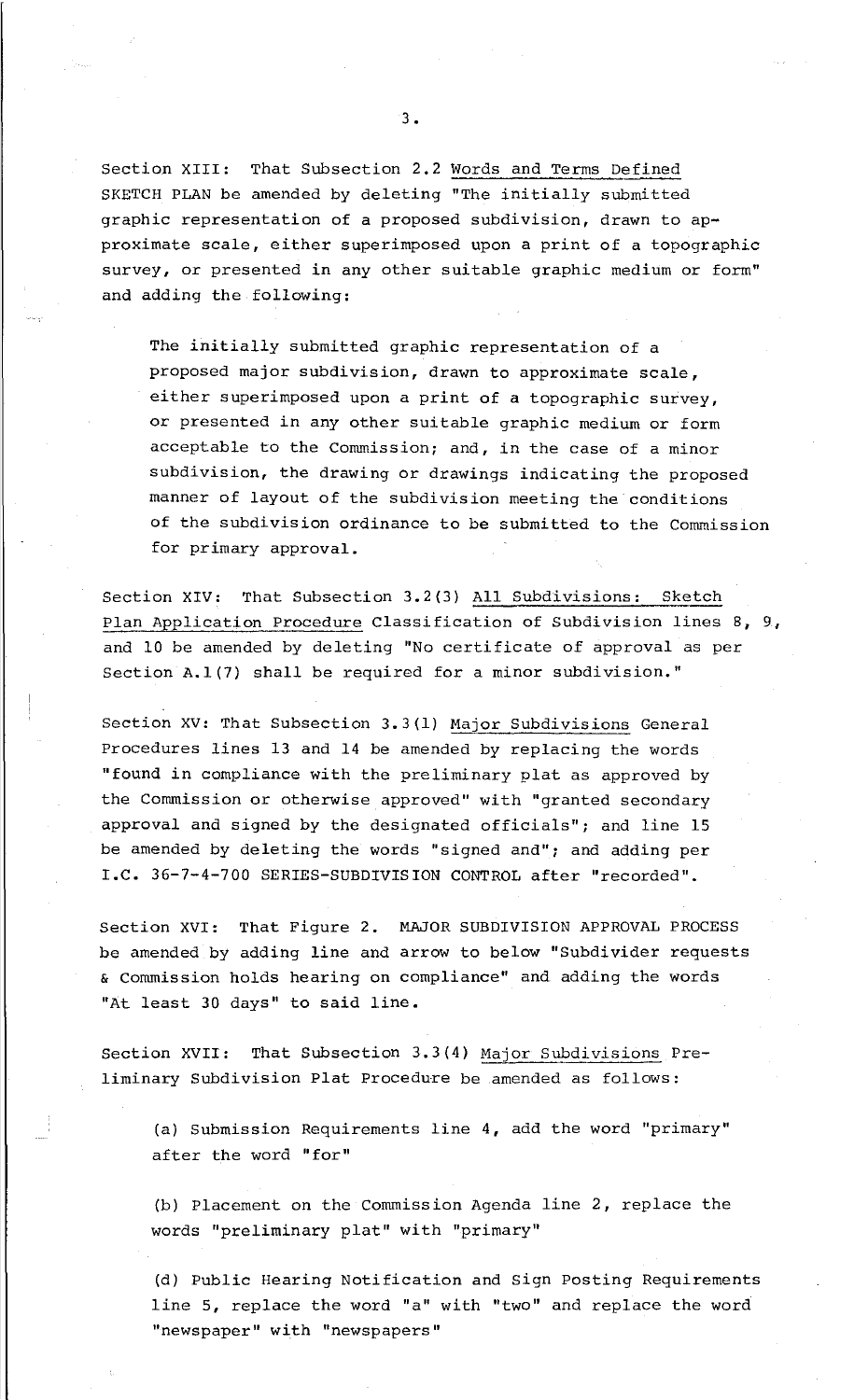(d) Public Hearing Notification and Sign Posting Requirements line  $6$ , add "(per I.C. 5-3-1)" after the word "hearing"

(d) Public Hearing Notification and Sign Posting Requirements line 9, add "advising interested parties of the hearing," after the word "posters"

(d) Public hearing Notification and Sign Posting· Requirements line 13, replace the word "proof" with "proofs" and replace the word "notice" with "notices"

(d) Public Hearing Notification and Sign Posting Requirements line 14, replace the word "was" with "were"

(d) Interested parties shall be notified by the applicant of the time, date, place, and purpose of the public hearing on the subdivision at least 10 days in advance of the hearing by certified mail. The applicant shall file with the Commission at the time of the public hearing an affidavit so testifying.

(e) Approval of the Preliminary Plat, delete Subsection 3.3(4) (e) and replace with the followinq:

3.3(4) (e) Approval of the Preliminary Plat. (Primary Approval)

After the Commission has held a hearing upon the preliminary plat, the Staff's report, checkpoint recommendations, and testimony and exhibits submitted at the public hearing, the applicant shall be advised of any required changes and/or additions. The Commission shall at a public meeting, grant primary approval, or disapprove the preliminary plat. One (1) copy of the preliminary plat shall be returned to the applicant with the date of approval, conditional approval, or disapproval and the reasons therefore accompanying the plat within five (5) days of the public hearing. Before the Commission grants primary approval of a plat showing park reservation or land for other local government unit, the Commission shall obtain approval of the park or land reservation from the participating jurisdiction. Primary approval by the Commission is subject to review by certiorari. Secondary approval of a subdivision cannot occur until a minimum of thirty (30) days has elapsed since the granting of primary approval, per  $I.C. 36-7-4-708(d)$ .

(f) Field Trip line 3, replace the words "preliminary plat" with "primary"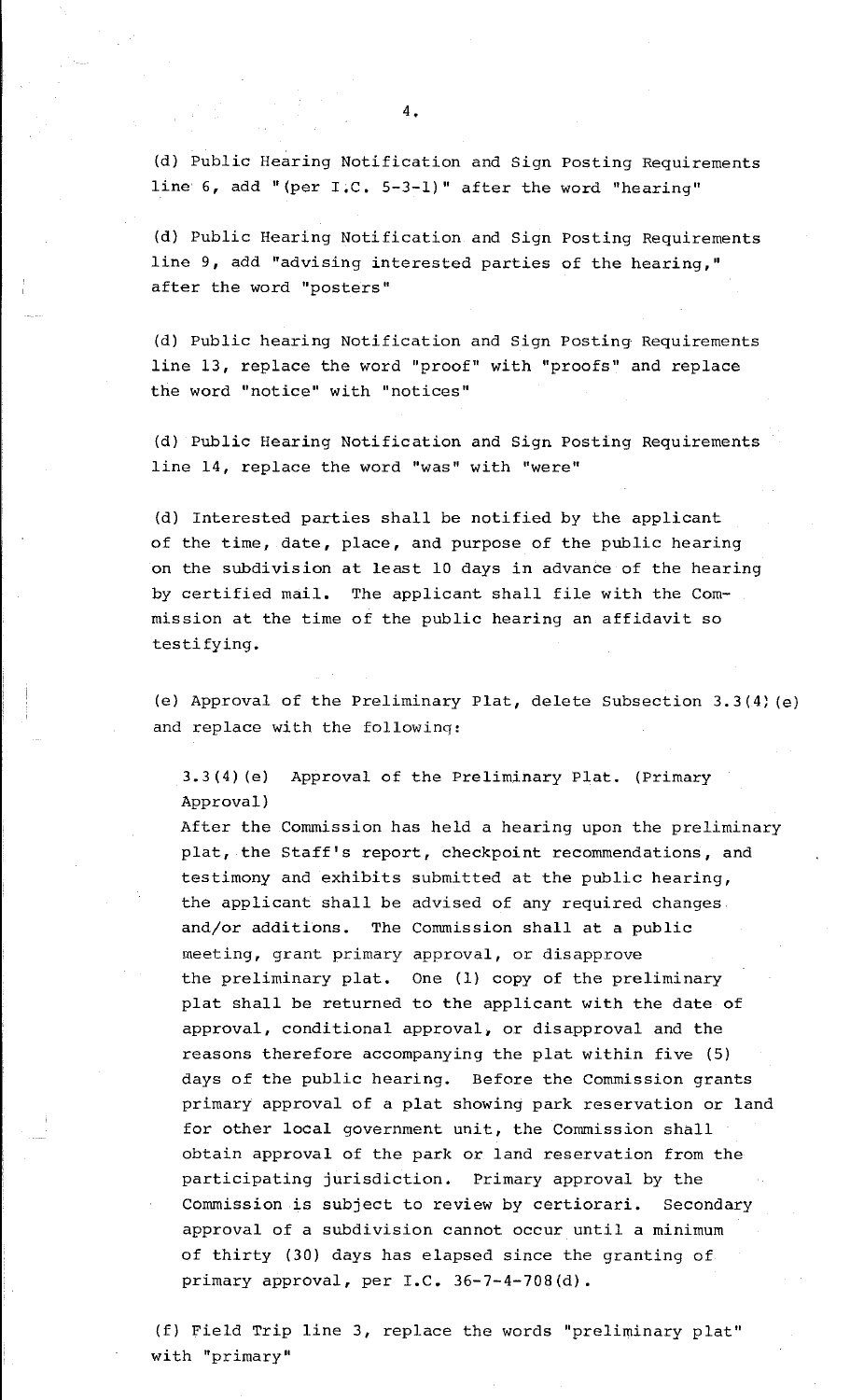(g) Effective Period of Preliminary Approval, delete Subsection 3.3(4) (g) and replace with the following:

3.3(4) (g) Effective Period of Primary Approval. Unless extended, the approval of a preliminary plat shall be effective for a period of five (5) years at the end of which time secondary approval on the entire subdivision must have been obtained and certified by the Designated Officials of the Commission. Any plats not receiving secondary approval within the period of time set forth herein shall be null and void, and the developer shall be required to resubmit a new application for sketch plan review and certificate subject to all the zoning restrictions and subdivision regulation and procedures in effect at the time of resubmission. Upon request of the applicant the Commission may extend the primary approval of a plat in increments of two (2) years beyond an expiration date without further notice and public hearing.

Section XVIII: That Subsection 3.3(5) Major Subdivisions Approval of Construction Plans be amended as follows:

(a) Submission Procedure and Requirements line 3, replace the words "final plat" with "secondary"

(b) Review Process line 10, replace the words "final plat" with "secondary"

(c) Installation of Improvements lines 6, 8, and 9, replace the words "final plat" in each line with "secondary"

Section XIX: That Subsection 3.3(6) Major Subdivisions Final Subdivision Plat Procedure be amended as follows:

(a) Submission Requirements line 2, replace the words "Following approval of the preliminary plat and" with "Following primary approval and approval of"

(a) Submission Requirements line 6, replace the word "final" with "secondary"

(a) Submission Requirements line 13, add the word "final" after "the"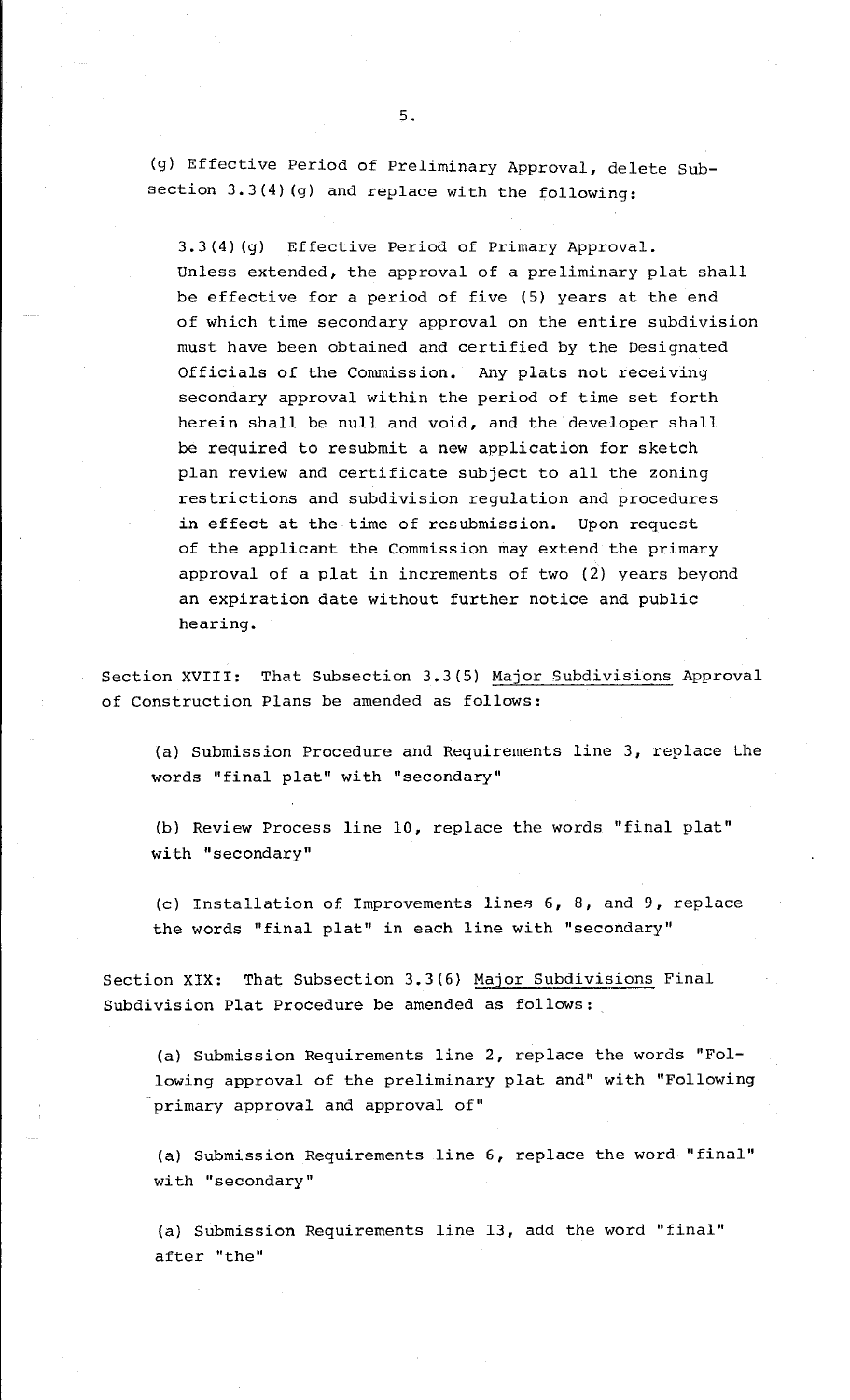(a) Submission Requirements lines 15, 16, and 17, replace lines 15, 16, and 17 with the following:

(iv) Totally comply with the ordinance and the terms and conditions of primary approval.

(a) Submission Requirements lines 22, 23, 24, 25, and 26, delete the words "and shall include a provision that the principal of the bond shall comply with all terms of the resolution of the subdivision plat approval as determined by the Commission"

Section XX: That Subsection 3.3(6) (b) Major Subdivisions Final Subdivision Plat Procedure, Determination of Conformance or Additional Approval be amended by deleting Subsection 3.3(6) (b) and replacing it with the following:

3.3(6) (b) Determination of Conformance (Secondary Approval). In order to be recorded, a final subdivision plat shall be found to be in conformance with the primary approval either by the Staff, or by the Commission at a public meeting. If the final subdivision plat deviates from the preliminary plat that received primary approval, the subdivision shall be resubmitted to the Commission at a public meeting for a new primary approval. The subdivider submitting a final plat conforming to the primary approval shall choose as to whether this review is performed by the Staff, or by the Commission at a public meeting.

- (i) Should the subdivider not choose Commission review, the Staff shall within ten (10) working days, review the items submitted as per Section 3.3(6) (a) in order to ascertain conformance with the primary approval. If the submission is found to be in conformance and complete, the Staff shall recommend the signing of the certificate granting secondary approval.
- (ii) Should the subdivider choose Commission review, the Commission shall perform the same function but at a public meeting. The subdivider shall request in writing Commission review no less than thirty (30) calendar days prior to the date of the public meeting at which he intends to have his final plat reviewed. The Commission shall place the matter on its next regular meeting agenda.

Staff shall review the proposal and submit a written report and recommendations to the Commission and the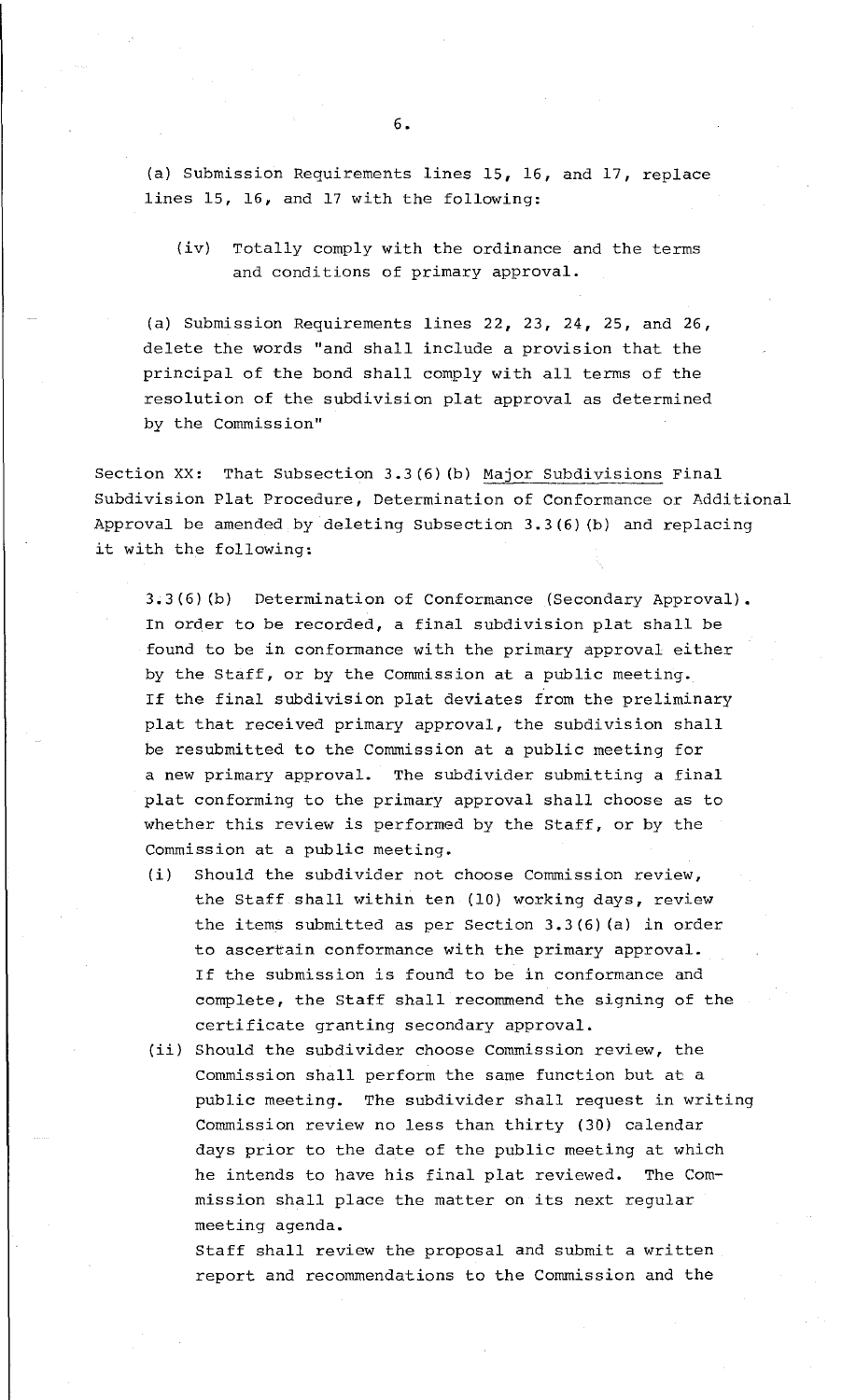applicant; and the Commission, at the public meeting shall approve or disapprove the final plat. If granted secondary approval it shall be signed by the designated officials. If not granted secondary approval then the subdivider shall be informed as to the insufficiency of his submittal.

Section XXI: That Subsection 3.3(6)(c) Major Subdivisions Final Subdivision Plat Procedure, Sectionalizing Plats, be amended as follows:

line 2, replace the word "final" with "secondary"

lines 18 and 19, replace the words "preliminary subdivision" with "primary"

Section XXII: That Subsection 3.3(7) (a) Major Subdivisions Signing and Recording a Plat, Signing of Plat, be amended as follows:

lines 2 and 3, replace the words "President and Secretary of the Commission" with "designated officials"

line 4, add the word "secondary" before "approval"

lines 6 and 7, replace the words '"all the conditions of the resolution pertaining to the preliminary plat" with "all conditions of the primary approval"

line 10, replace the words "President and Secretary of the Commission" with "designated officials"

line 11, add the word "secondary" before "approval"

line 13, replace the word "preliminary" with "primary"

Section XXIII: That Subsection 3.3(7)(b) Major Subdivisions Signing and Recording a Plat, Assurance to Subdivider, be amended as follows:

line 3, replace the words "final plat" with "secondary"

line 5, replace the word "substantially" with "completely"

line 6, replace the words "preliminary plat as approved" with "primary approval"

7.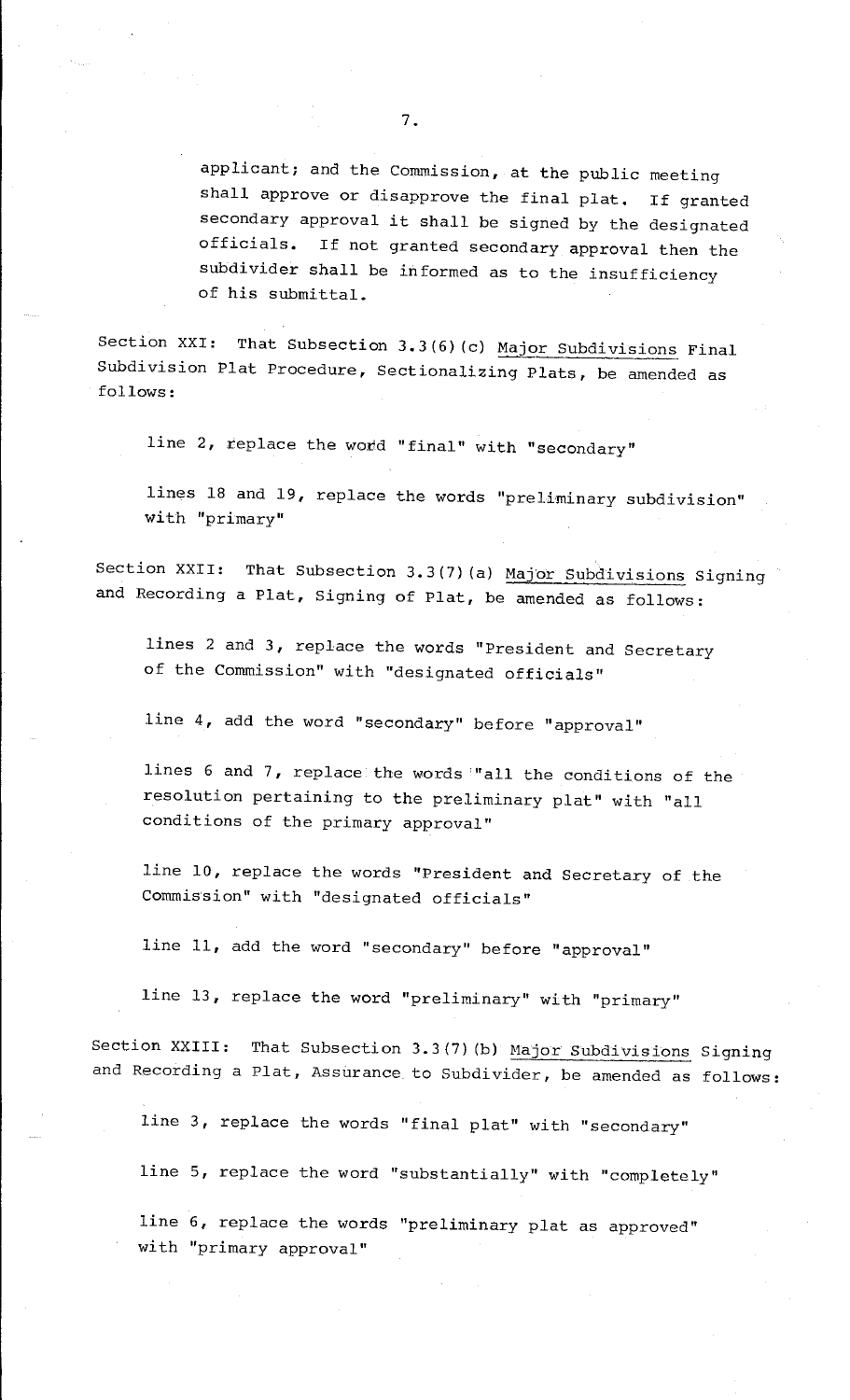line 7, delete the words "have no other recourse than to"

line 8, replace the words "final plat" with "secondary"

Section XXIV: That Subsection 3.3(7)(c) Major Subdivisions Signing and Recording a Plat, Recording of Plat, be amended as follows:

line 2, replace the words "President and Secretary" with "designated officials"

line 3, add the words "granting secondary approval" after "certificate"

lines 9 and 10, delete the words "the Executive Director"

line 10, add the words "in the presence of the Executive Director or his designee" after "subdivider"

Section XXV: That Subsection 3.4 Minor Subdivisions be amended as follows:

 $(1)$  General Procedures, line 8 replace words "and either approve conditionally approved or rejected" with "for primary approval"; lines 12 and 13, replace the words "found in compliance with the sketch plan or otherwise approved in order to be signed and" with "granted secondary approval and signed by the designated officials in order to be"; and adding after "recorded." per I.C. 36-7-4-700 SERIES-SUB-DIVISION CONTROL.

(2) Official Submission Date and Placement on the Agenda, line 2, replace the words "sketch plan approval shall be submitted" with "primary approval of a minor subdivision sketch plan shall be submitted"

,Add, after Subsection 3.4(3) Sketch Plan Review Process, new subsections as follows:

(4) Staff Review.

Subsequent to placement on the agenda, and prior to the date of public hearing, the Commission's Staff shall review the proposal and prepare a final written report to the Commission and applicant indicating Staff's recommendation with regard to the subdivision being proposed.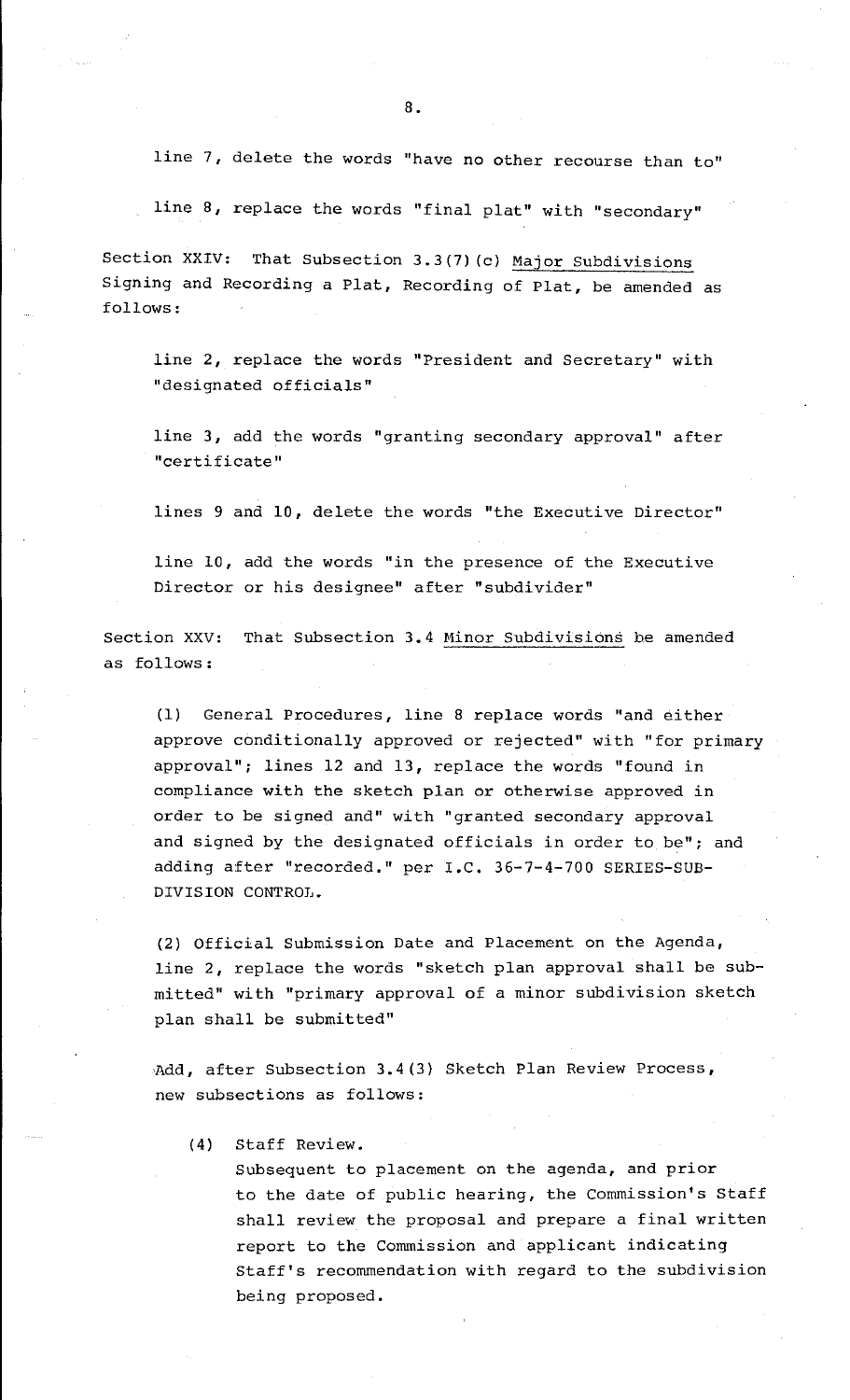(5) Public Hearing Notification and Sign Posting Requirements.

The Commission shall hold a public hearing on the sketch plan and notice of such hearing shall be in two local newspapers of general circulation ten (10) days prior to the hearing (per I.C. 5-3-1) at the applicant's expense. At the time of the public hearing, the applicant shall submit an affidavit stating that the applicant has placed posters advising interested parties of the hearing provided .by the Staff of the Commission at the locations designated by the Staff on the proposed subdivision property at least ten (10) days prior to the public hearing and show proofs of publication that the notices of public hearing were published at least ten (10) days prior to the public hearing. Interested parties shall be notified by the applicant of the time, date, place, and purpose of the public hearing on the subdivision at least ten (10) days in advance of the hearing by certified mail. The applicant shall file with the Commission at the time of the public hearing an affidavit so testifying.

Replace the number and words " (4) Approval of the Sketch Plan." with "(6) Approval of the Sketch Plan (Primary Approval)."

(6) Approval of the Sketch Plan (Primary Approval) line 6, delete the words "at a regularly scheduled meeting,"

(6) Approval of the Sketch Plan (Primary Approval) line 7, add the words "grant primary approval" delete "approve, conditionally approve"

(6) Approval of the Sketch Plan (Primary Approval) line 12, add, after the words "the public meeting." the following:

Primary approval by the Commission is subject to review by certiorari. Secondary approval of a subdivision cannot occur until a minimum of thirty (30) days has elapsed since the granting of primary approval, per  $I.C. 36-7-4-708(d)$ .

(5) Final Subdivision Plat Procedure, replace "(5)" with "(7)"

(7) (a) Final Subdivision Plat Procedure, Application Requirements, line 2, add the word "primary" after "Following"

(7) (a) Final Subdivision Plat Procedure, Application Requirements, line 5, replace the word "final" with "secondary"

(7) (a) (iii) line 1, add the word "final" after "of the"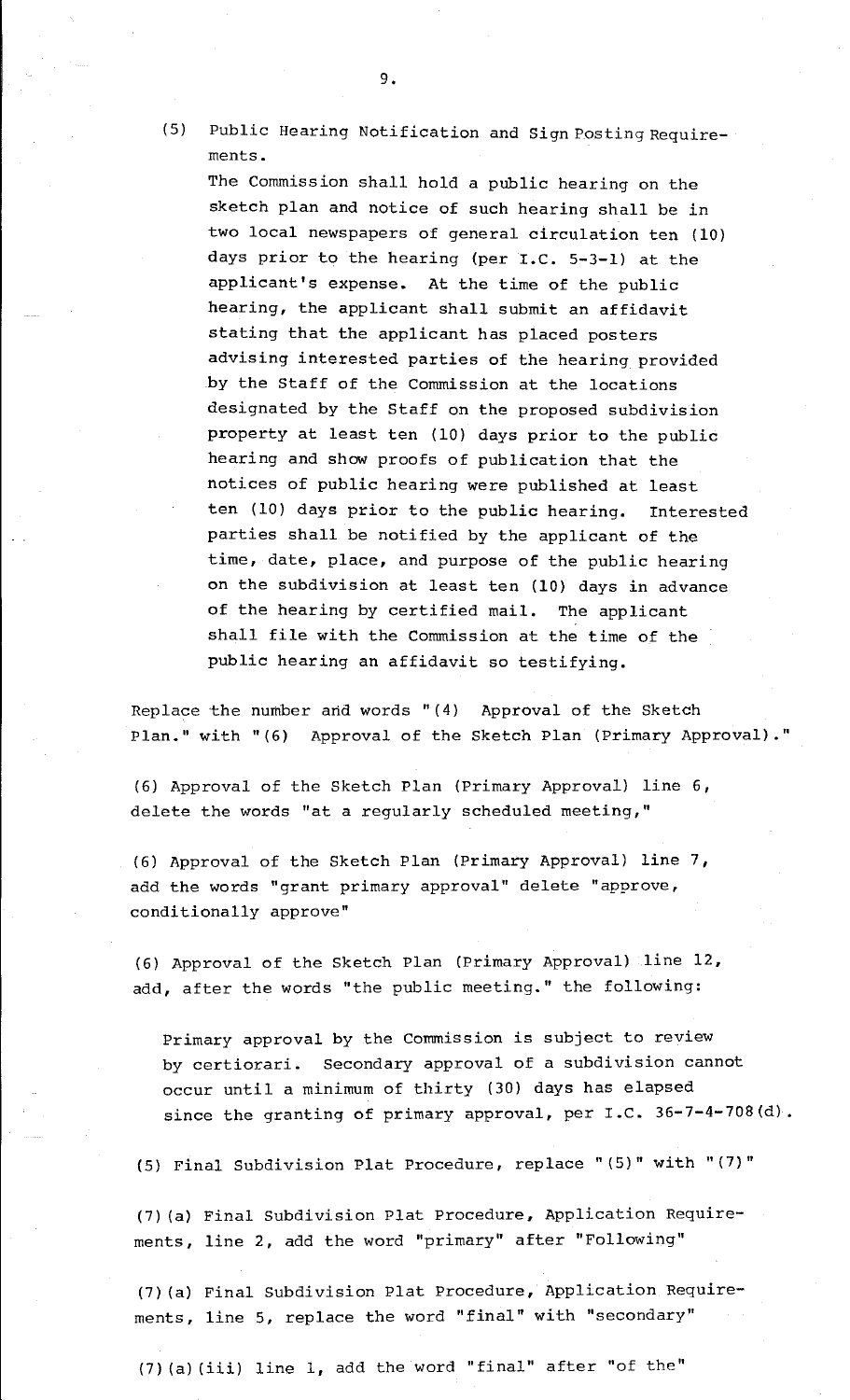(7) (a) (iv), replace "Substantially comply with the sketah plan as approved, and with conditions of any conditional approval fulfilled." with "Totally comply with the ordinance and the terms and conditions of primary approval."

(7) (a) (v) lines  $5, 6, 7, 8,$  and 9, delete the words "and shall include a provision that the principal of the bond shall comply with all the terms of the resolution of the subdivision plat approval as determined by the Commission"

(7) (b) Final Subdivision Plat Procedure, Determination of Conformance or Additional Approval, replace the words "or Additional Approval" with "(Secondary Approval)"

(7) (b) line 3, delete the word "either"

(7) (b) line 4, replace the words "approved sketch plan" with "primary approval either"

(7) (b) lines 5, 6, and 7, replace the words "meeting, or if substantially different from the approved sketch plan, shall be approved by the Commission at a public meeting" with "meeting. If the final subdivision plat deviates from the sketch plan that received primary approval, the subdivision shall be resubmitted to the Commission at a public meeting for a new primary approval."

(7) (b) line 9, replace the words "an approved sketch plan" with "the primary approval"

(7) (b) (i) line  $3$ , add "," after "days"

(7) (b) (i) line 4, replace "3.4 (5) (a)" with "3.4 (7) (a)

(7) (b) (i) line 5, delete the words "their sufficiency as to"

(7) (b) (i) line 6, replace the words "approved sketch plan" with "primary approval"

(7) (b) (i) lines 8 and 9, replace the words "plat to allow it to be recorded" with "certificate granting secondary approval."

(7) (b) (ii) lines 14 and 15, replace the words "approved it shall be signed by the President and Secretary of the Commission. If not approved" with "granted secondary approval it shall be signed by the designated officials. If not granted secondary approval"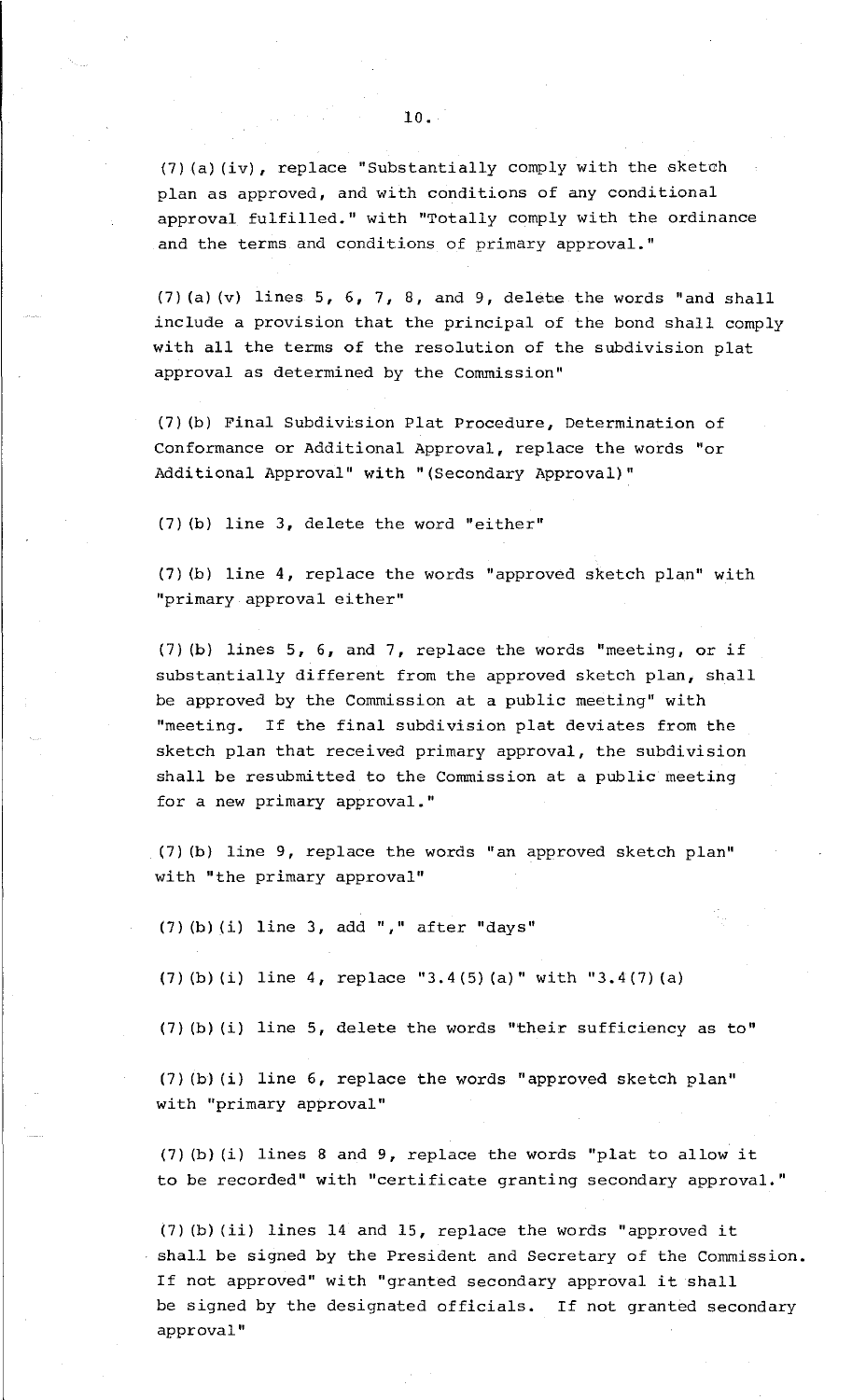11.

(7) (c) Final Subdivision Plat Procedure, Sectionalizing Plats, line 2, replace the word "final" with "secondary"

(6) Signing and Recording a Plat, replace "(6)" with "(8)"

(8) (a) (i), replace entire paragraph beginning "When a bond is required" with the following:

When a bond is required, the designated officials shall endorse secondary approval on the plat after the bond has been approved, and all conditions of the primary approval have been satisfied.

(8) (a) (ii) line 2, replace the words "President and Secretary of the Commission" with "designated officials"

(8) (a) (ii) line 3, add "secondary" after "endorse", and add "by signing the certificate" after "plat"

(8) (a) (ii) line 4, replace the words "sketch plan" with "primary approval"

(8) (b) Assurance to Subdivider, line 3, replace the words "final plat" with "secondary"

(8) (b) line 5, replace the word "substantially" with "completely"

( 8) (b) line 6, replace the words "sketch plan as approved" with "primary approval"

(8) (b) line 7, delete the words "have no other recourse than to"

(8) (b) line 8, replace the word "final" with "secondary"

(8) (c) (i) lines 1 and 2, replace "President and Secretary shall endorse the approval by signing" with "designated officials shall sign the certificate granting secondary approval which shall be part of"

(8) (c) (ii) lines 1 and 2, replace "the Executive Director and the subdivider" with "the subdivider in the presence of the Executive Director or his designee"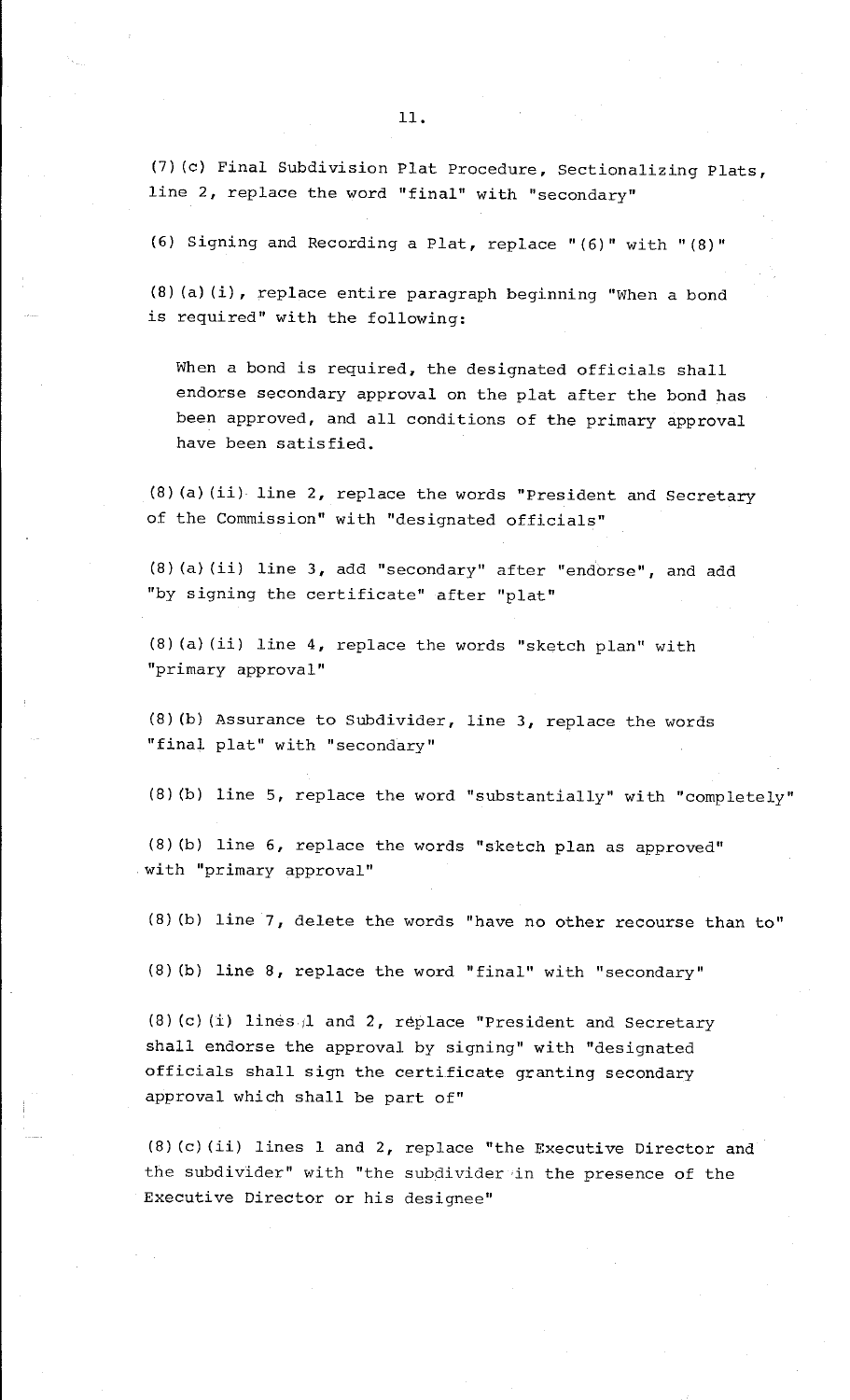12.

Section XXVI. That Figure 3. MINOR SUBDIVISION APPROVAL PROCESS be amended by adding lines and arrows between "Commission or its Exec. Committee approves, conditionally approves or rejects sketch plan" and "Subdivider requests & Commission holds hearing on compliance" and adding the words "At least 30 days" to said lines.

Section XXVII. That Subsection 4.1 Improvements and Performance Bond be amended as follows:

(1) Completion of Improvements, line 2, replace "the plat is signed by the President and Secretary" with "any final plats are submitted for secondary approval,"

(1) Completion of Improvements, line 3, delete the words "of the Commission"

(1) Completion of Improvements, lines 4 and 5, replace the words "the approval and this ordinance" with "primary approval, construction plan approval and this ordinance"

(1) Completion of Improvements, lines 7, 8, and 9, add a period after the word "subdivision" and delete the remainder of the sentence.

(2) Performance Bond (a} line 3, replace the word "approval" with "submission"

(2) (a} line 14, replace "3.4(6) (a} (i}" with "3.4(8) (a} (i}"

(2) (b} line 7, replace "3.4(6) (a} (i}" with "3.4(8) (a} (i}"

(2) (c} line 8, replace "3.4(6) (a} (i)" with "3.4(8) (a) (i}"

(2) (d} line 8, replace "3.4(6) (a} (i}" with "3.4(8) (a} (i}"

(2) (e} line 7, replace the word "shall" with "may"

(2) (e} lines 8 and 9, replace the words "resolution approving the preliminary subdivision plat" with "primary approval"

(2) (e} line 10, insert a period after the word "bond"; replace the word "and" with "Bonds"

(2) (e} line 11, replace the word "final" with "secondary"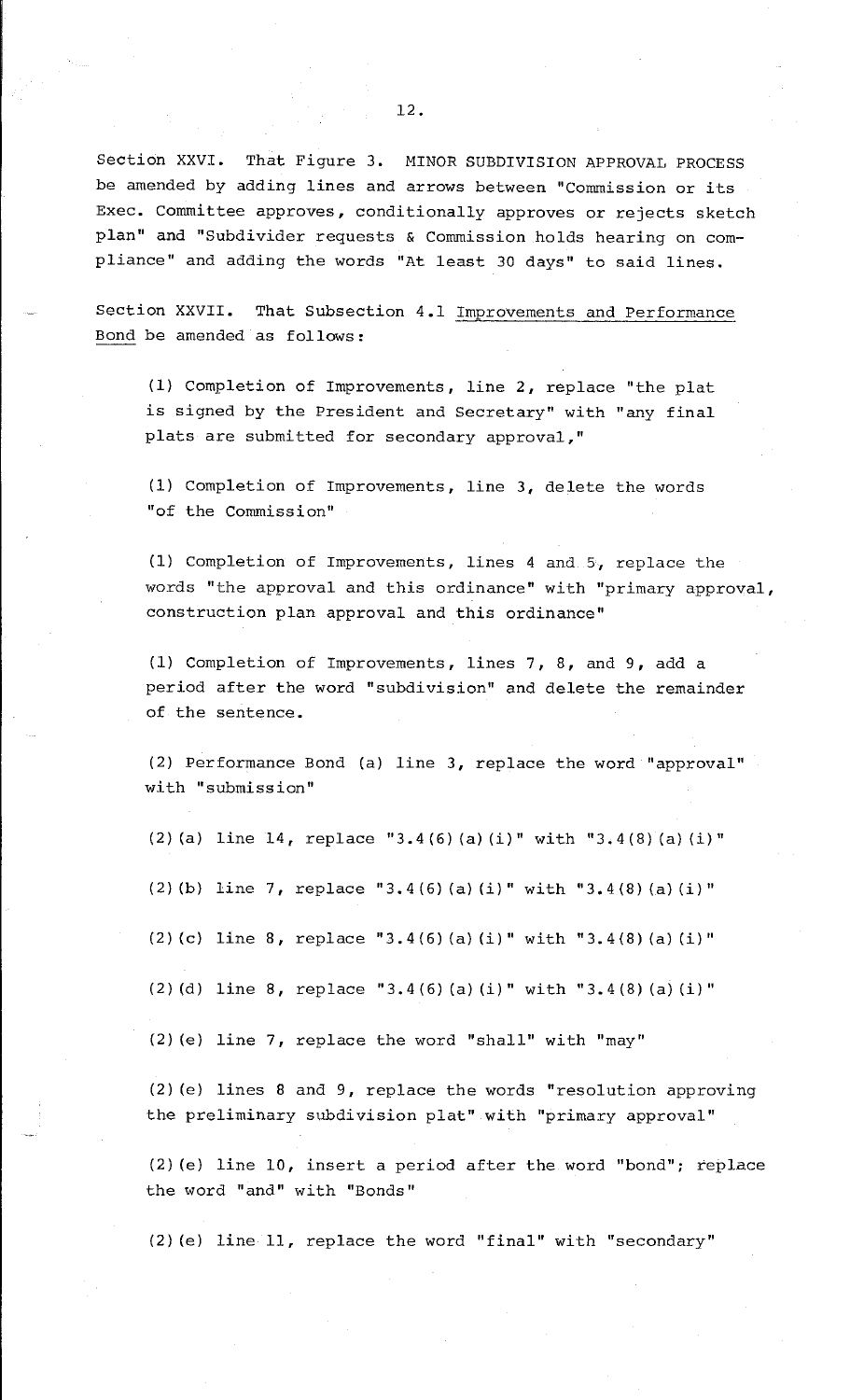(4) Cost of Public Improvements, line 3, replace the word "applicant" with "subdivider"

(6) Failure to Complete Public Improvements, lines 4, 5, and 6, replace the words "the period specified by the Commission in the resolution approving the preliminary plat, or the sketch plan in the case of a minor subdivision, the" with "five (5) years of the date of primary approval, that"

(6) Failure to Complete Public Improvements, line 13, replace the words "final plat approval" with "primary approval and construction plan approval"

(7) Acceptance of Dedication Offers, line 2, insert the word "secondary" before the word "approval"; insert the word "final" before the word "subdivision"

Section XXVIII. That Subsection 4.2 Inspection of Public Improvements be amended as follows:

(l) General Procedure, line 3, replace "3.4 (6) (a) (ii)" with  $"3.4(8)(a)(ii)"$ 

Section XXIX. That Subsection 4.3 Maintenance of Public Improvements be amended as follows:

(1) line 1, replace the word "applicant" with "subdivider"

(2) line 1, replace the word "applicant" with "subdivider"

Section XXX. That Subsection 4.4 Waiver of Required Public Improvements, line 1, be amended by replacing the word "preliminary" with "primary"

Section XXXI. That Subsection 4.5 Issuance of Building Permits, line 2, be amended by inserting the word "recorded" after the word "final"

Section XXXII. That Subsection 5.1 General Improvements (7) Subdivision Name, line 7, be amended by replacing the words "sketch plan" with "the time of primary"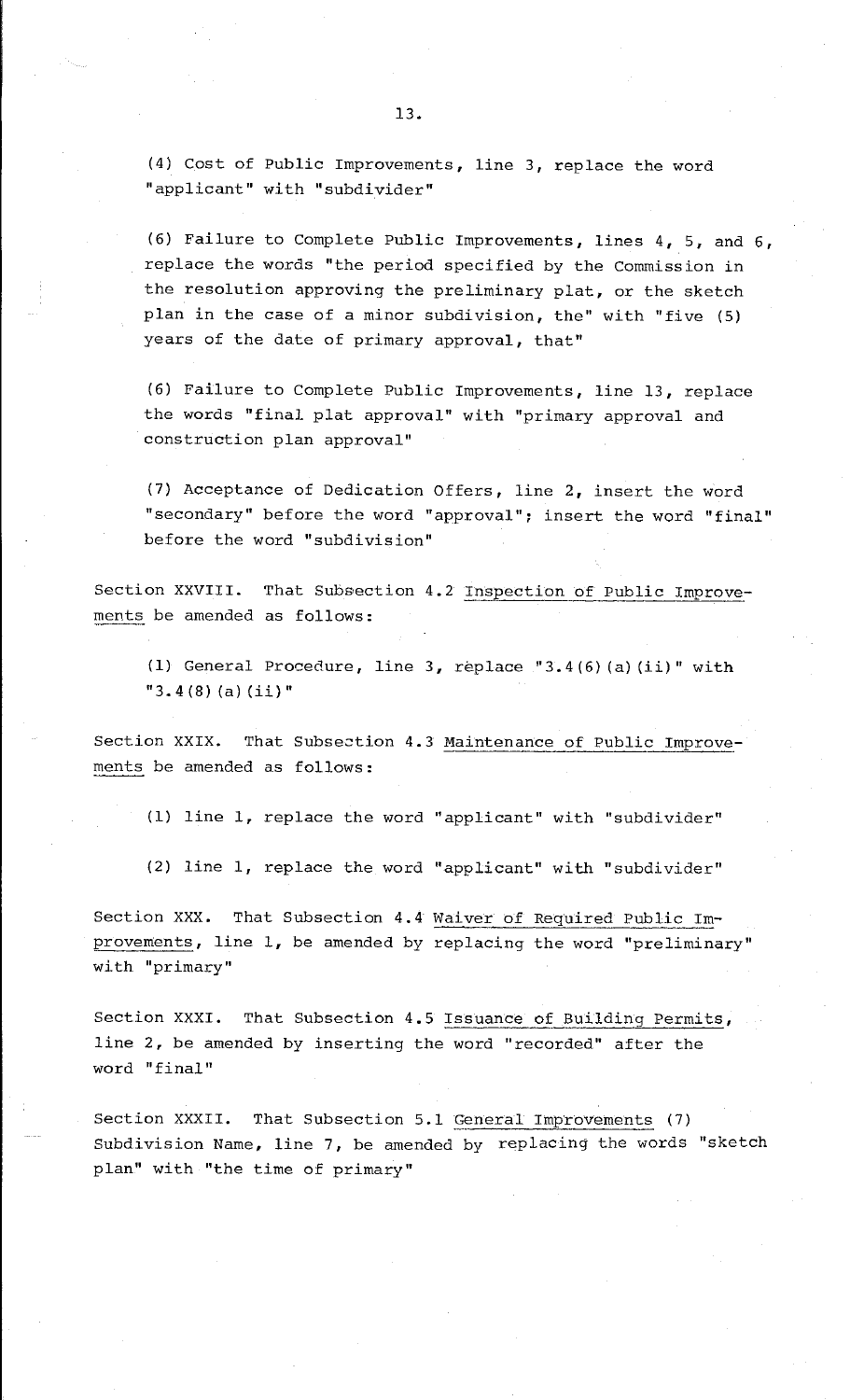Section XXXIII. That Subsection 5.3 Roads be amended as follows:

(1) General Requirements, (f) Road Names, line 4, replace the words "preliminary subdivision approve" with "primary approval specify"

(2) Design Standards, (b) Road Surfacing and Improvements, line 15, replace the words "for plat" with "prior to secondary"

Section XXXIV. That Subsection 5.4 Drainage and Storm Sewers, (2) Nature of Storm Water Facilities, (3) Effect on Downstream Drainage Areas, be amended as follows:

line 12, insert the word "primary" after the word "withhold"

line 14, insert the words "granted primary" after the words "shall be"

line 15, replace the word "approved" with "approval"

Section XXXV. That Subsection 5.7 Sidewalks, (2) Pedestrian Accesses, line 6, be amended by replacing the words "the plat" with "preliminary and final plats."

Section XXXVI. That Subsection 5.8 Utilities, (2) Easements, be amended as follows:

line 4, insert the words "and drainage;" after "municipal)"

line 12, replace the words "the plat" with "preliminary and final plats."

Section XXXVII. That Subsection 5. 9 Parks, Playgrounds, Recreation Areas and Other Community Facilities, (6) Maintenance of Reserved Land, line 3, be amended by replacing the word "preliminary" with **"primary"** 

Section XXXVIII. That Subsection 5.11 Nonresidential Subdivisions be amended as follows:

(1) General, line 8, replace the words "preliminary plat" with "primary"

(1) General, line 13, replace the words "final plat" with **"secondary"**